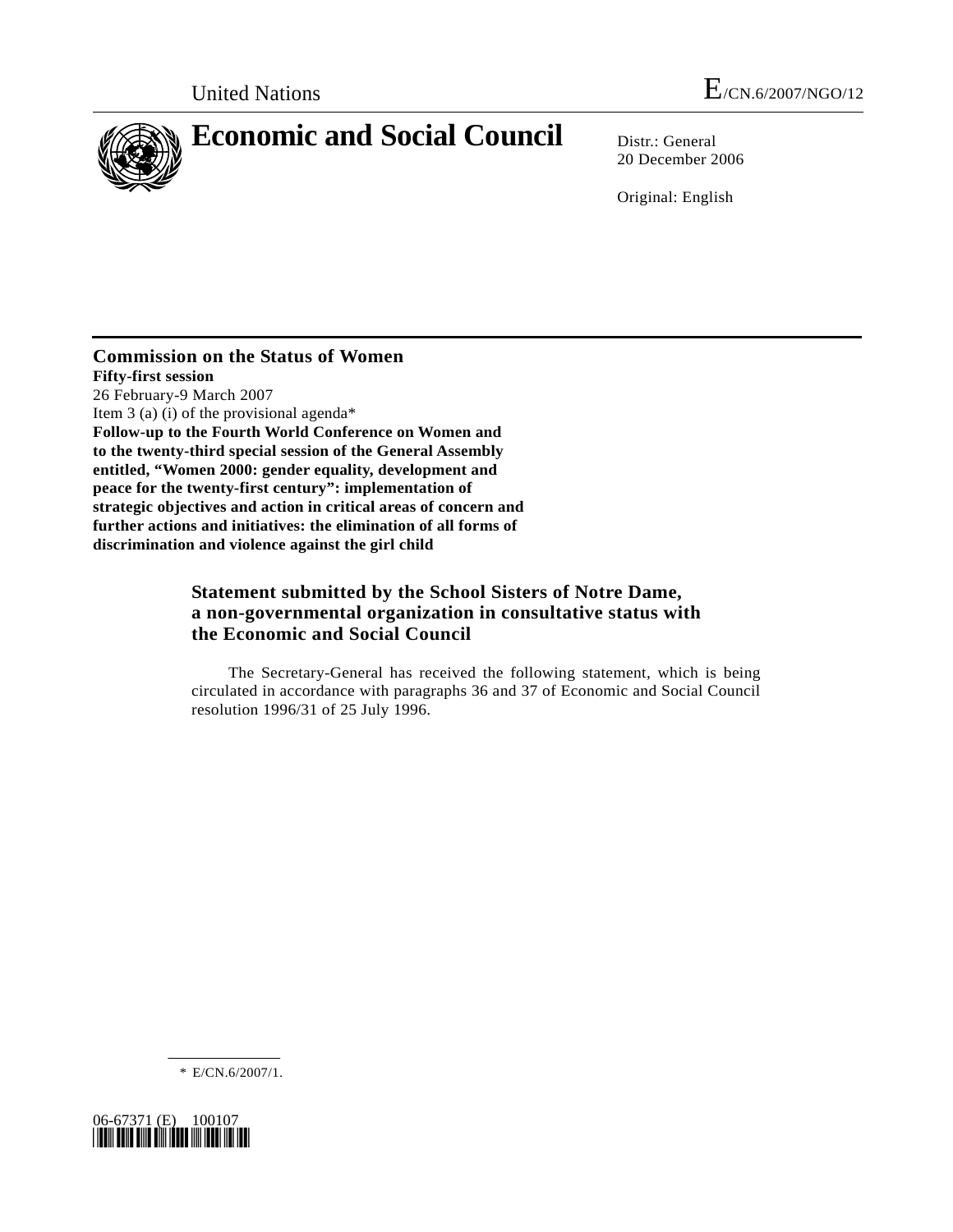### **Statement**

## **Promises made**

The Universal Declaration of Human Rights, the Convention on the Elimination of All Forms of Discrimination against Women, and the Convention on the Rights of the Child guarantee girls the right to education. In 1990 governments meeting in Jomtien, promised Education for All and gender equality in education by 2015, a commitment reaffirmed with particular emphasis on girls' education, by the 2000 Dakar Framework for Action. Those promises were repeated in the Millennium Declaration when world leaders agreed to end gender disparity in education and to empower women.

In the Beijing Declaration, governments meeting at the 1995 Fourth World Conference on Women recommitted themselves to ensuring the full implementation of the human rights of women and girls [i](#page-5-0)ncluding equal access and treatment in education.<sup>1</sup> In Section L of the Beijing Platform for Action they promised to end discrimination against the girl child—to ensure universal and equal access to education for all girls by allocating appropriate budgetary resources, by enlisting the support of the community; and by developing training programmes and materials for teachers and educators, with a view to providing them with effective strategies for gender-sensitive teaching.[i](#page-5-1)i

Despite guarantees enshrined in international law and the oft-repeated commitment to education for all, girls continue to be denied the full enjoyment of their right to education. Notwithstanding international consensus on the importance of improving gender parity and equality in education, sex discrimination in education remains a persistent problem. Recent progress is far too slow to achieve full gender parity and equality by 2015.

# Progress slow

While many countries have made significant progress in education, girls still account for 57% of the 77 million out-of-school children world-wide.<sup>[ii](#page-5-1)i</sup> Of countries with 2004 data available, only about two-thirds have achieved gender parity at the primary level. Only one-third of countries reporting on secondary education have achieved parity and only five countries for which data are available have ach[i](#page-5-1)eved parity at the tertiary level.<sup>iv</sup>

Girls continue to be locked out of school and locked into inequality. Barriers to quality education include poverty, child labour, child trafficking, HIV/AIDS, remote location, inadequate infrastructure, mother's lack of education, civil conflict, discrimination, and violence.

Furthermore, the poor-quality education, resulting from irrelevant and obsolete curricula, overcrowded classrooms, unsafe schools, untrained teachers, and gender discrimination, cause high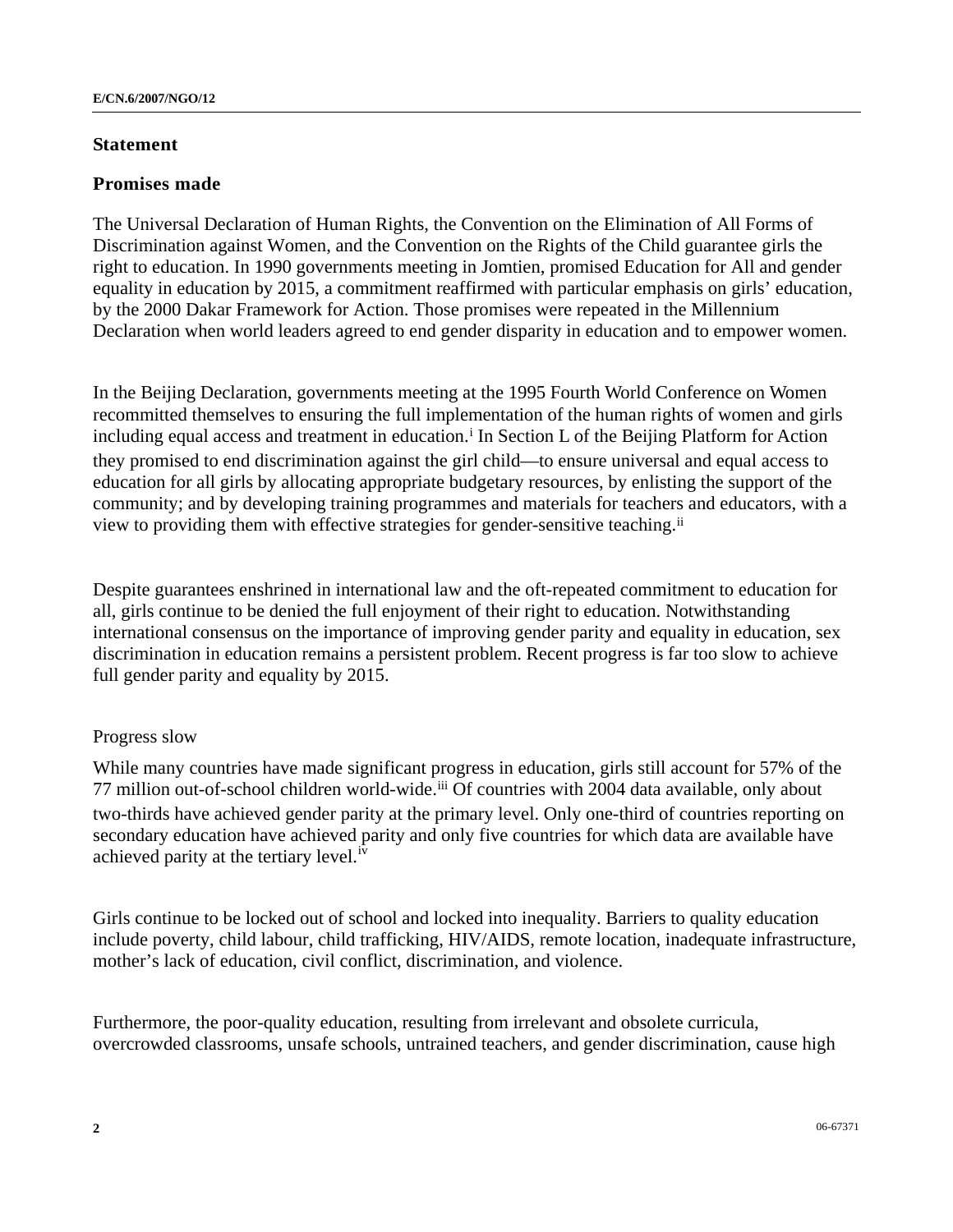dropout and repetition rates among girls. <sup>[v](#page-5-1)</sup> When girls are left behind not only are their rights violated, but the cascading benefits of girls' education are lost.

#### Girls' education matters

Over the course of the last decade academics, development practitioners, girls' advocates, and government ministers have pointed to the important benefits of girls' education. Former Secretary-General Kofi Annan repeatedly addressed its significance.

If we are to succeed in our efforts to build a healthier, more peaceful and equitable world, classrooms must be full of girls as well as boys. By educating girls, we will help raise economic productivity and reduce both maternal and infant mortality. By educating girls, we will improve nutrition, promote health, and fight HIV/AIDS. By educating girls, we will trigger a transformation of society as a whole—social, economic, and political. $v<sup>1</sup>$  $v<sup>1</sup>$ 

Research has shown:

- Education expands a girl's options and offers her resources for development;<sup>[vi](#page-5-1)i</sup>
- While education for both boys and girls leads to increased income for individuals and nations, the education of girls leads to greater gains;
- Educated women have smaller, healthier, and better educated families;
- Educated girls are less likely to fall victim to HIV/AIDS, trafficking, early marriage, and various other forms of violence;
- Increased education is one of the most important tools to empower girls within the family and society. As that happens, they not only increase their own agency but improve the well-being of their families and help to transform their communities.<sup>[vi](#page-5-1)ii</sup>

#### Quality matters

However, research shows that providing access to education is insufficient. Girls must have access to quality education that not only promotes understanding, tolerance, and respect for human rights, but also develops knowledge, skills, and attitudes necessary for girls to participate effectively in society.

While no single model is appropriate for all, and education must always fit local and national contexts, research has uncovered elements which help to ensure quality education that promotes gender equality. These include:

• Teachers, especially female, with proper and continuous training, who encourage active, participatory learning by all students; $i<sup>x</sup>$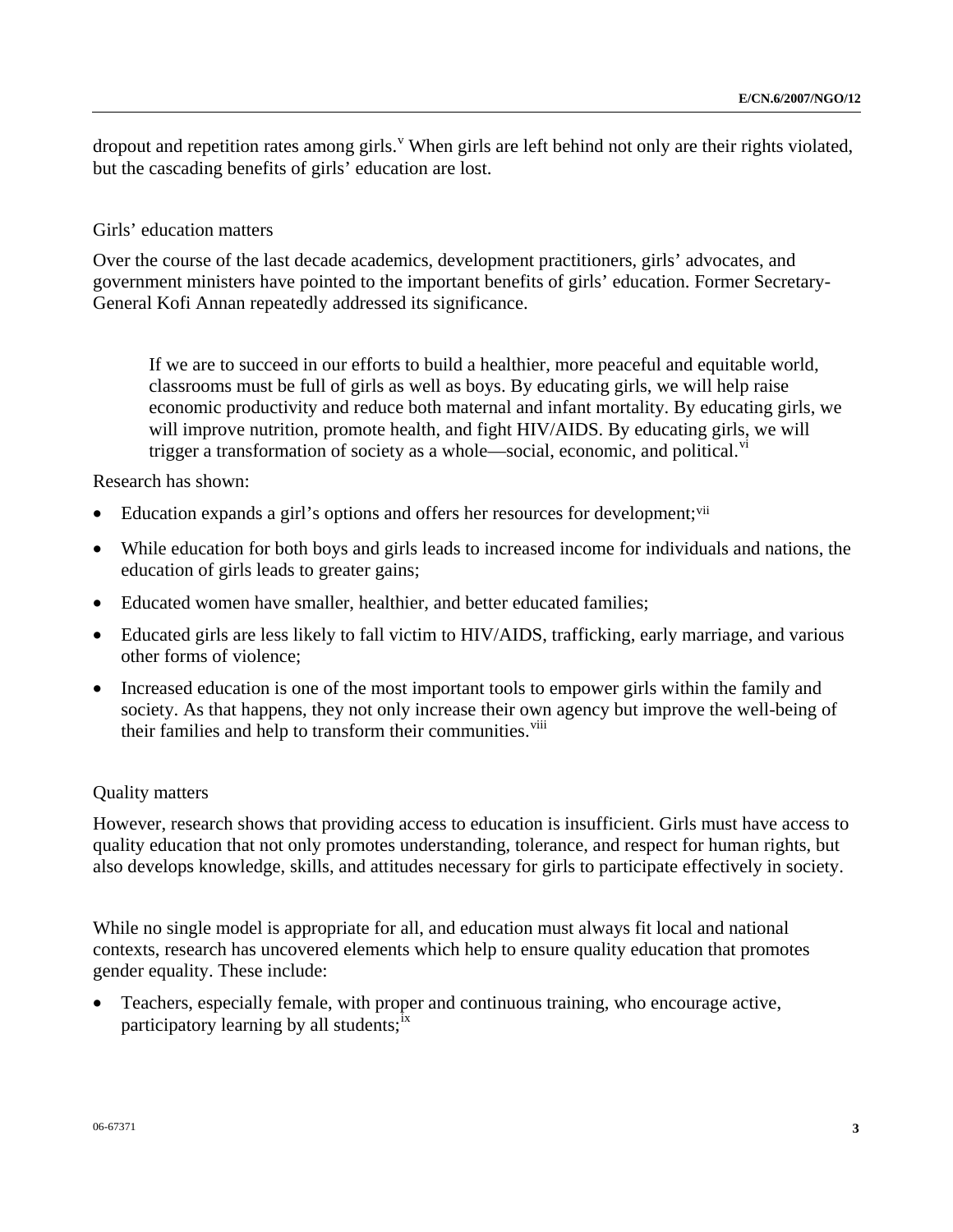- Curriculum and materials relevant to national and local needs, grounded in students' own culture, and free of gender bias and stereotypes;
- Local control of education in which parents—mothers and fathers—are given an explicit role in holding schools and teachers accountable for delivering results; $<sup>x</sup>$  $<sup>x</sup>$  $<sup>x</sup>$ </sup>
- Flexible instruction modes, including alternative delivery formats, classroom hours, and content, so as to meet the needs of the most disadvantaged and vulnerable girls;  $x_i$
- Transparent school management that is accountable to stakeholders and constituents and capable of monitoring and evaluating school performance and girls' achievement;<sup>[x](#page-5-1)ii</sup>
- Dependable educational funding that ensures adequate education infrastructure, materials, and personnel and specifically targets girls.<sup>[xi](#page-5-1)ii</sup>

#### Recommendations

Rapid progress toward ending discrimination and achieving equality in education can be made if governments and their citizens will:

- 1. Improve quality by undertaking the systemic reform of education including:
	- Creating rights-based, gender-sensitive curricula, infrastructure, and pedagogy;
	- Ensuring that girls are safe from all forms of violence and intimidation in all educational settings.
- 2. Mobilize the political will necessary to ensure quality education for all girls:
	- Create a national and international ethos that identifies the importance and value of educating girls;
	- Make the education of girls a priority; recognizing girls' right to education and the key role it plays in the accomplishment of all the promises of the Beijing Declaration and Platform for Action and Millennium Development Goals.
- 3. Develop comprehensive national education strategies that:
	- Target the special needs of girls, especially disadvantaged and vulnerable girls;
	- Prioritize girls' education in all development plans and poverty reduction strategies.
- 4. Mobilize national and international resources for girls' education.
	- Encourage developing nations to increase national funding for basic education and to specifically target education for girls, especially disadvantaged and vulnerable girls.
	- Insist that donor nations demonstrate their political and financial commitment to education for girls by canceling the onerous debt of impoverished countries and increasing donor aid for girls' education.
	- Support the efforts of non-governmental organizations' to: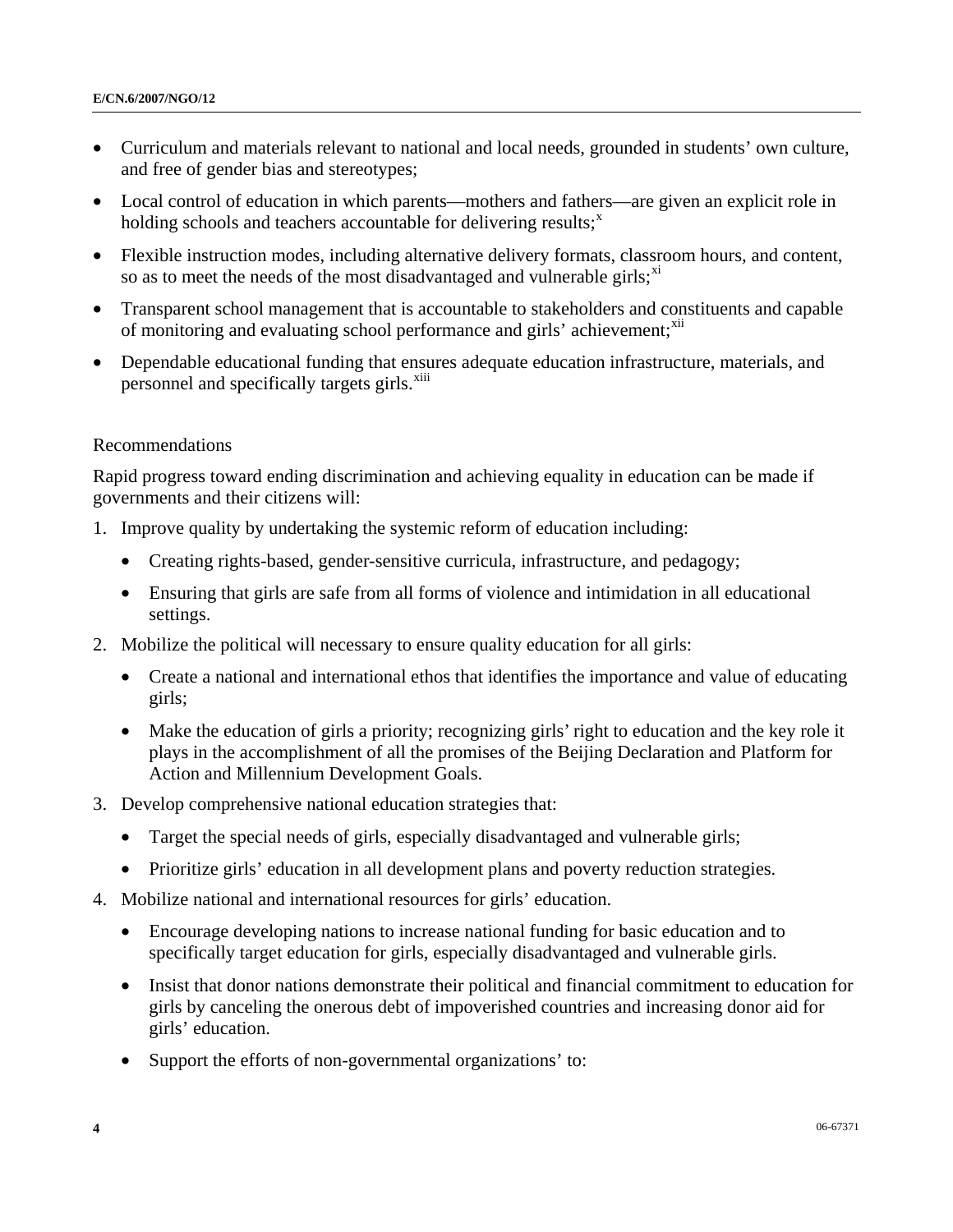- Educate civil society about the importance of girls' education;
- Eliminate cultural taboos and traditional practices that keep girls from exercising their right to education;
- Develop creative formal and non-formal education programs to meet the needs of girls, especially those most marginalized.

# **Conclusions**

Governments are responsible for the goals they have set for girls' education. Non-Governmental Organizations have long been a force in promoting and delivering education, especially to those most vulnerable and neglected. They must continue to work with national governments, local communities, and UN agencies to build educational capacity. Finally, it is the responsibility of women, men, girls and boys, everywhere to mobilize political will to meet the commitments made to ensure gender equality in education.

"My dream is to become a doctor. But dreams remain dreams. I am in class five and have to leave now. School is only free up to this year. I think my father will marry me off in the near future because I'll be finished with school and have little to do. This thought frightens me. I hope someone hears my cry and comes forward before my education is stopped." Jasmine, 13, from Bangladesh<sup>[xi](#page-5-1)v</sup>

# *Note*:

Statement endorsed and supported by the following non-governmental organizations in consultative status with the Economic and Social Council: Armenian Relief Society, Congregation of Our Lady of Charity of the Good Shepherd, Congregations of St. Joseph, Dominican Leadership Conference, Federation of American Women's Clubs Overseas, FEMVISION, Fraternité Notre Dame, Grail, International Council of Jewish Women, International Federation for Home Economics, International Federation of Business and Professional Women, International Presentation Association of the Sisters of the Presentation, League of Women Voters of the United States, Loretto Community, Sisters of Notre Dame de Namur, SOS Kinderdorf International, UNANIMA International, United Methodist Church General Board of Church and Society, United Church of Christ Board for World Ministries, Virginia Gildersleeve International Fund, World Association of Girl Guides and Girl Scouts, World Movement of Mothers and Zonta International.

l

<sup>&</sup>lt;sup>i</sup> Beijing Declaration, 27, 30.

ii Platform for Action, 279.

iii EFA Global Monitoring Team, Education for All: Strong Foundation Early Childhood Care and Education 2007, (Paris: UNESCO) 29.